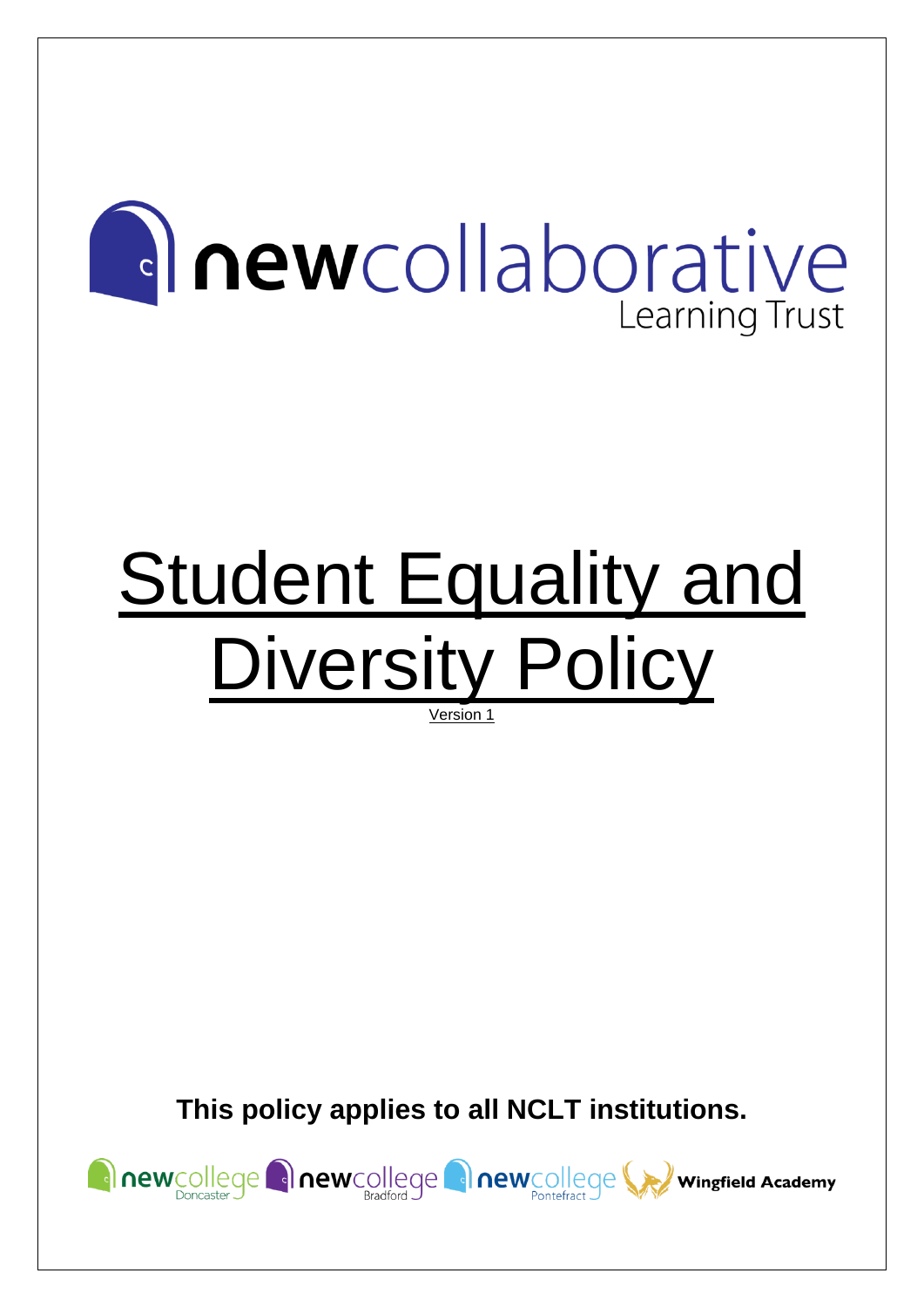# **CONTENTS PAGE**

| Paragraph<br><b>Number</b> | <b>Heading</b>                      | Page<br><b>Number</b> |
|----------------------------|-------------------------------------|-----------------------|
| 1.0                        | <b>Policy Statement</b>             |                       |
| 2.0                        | The Legal Framework                 |                       |
| 3.0                        | <b>Types of Discrimination</b>      |                       |
| 4.0                        | <b>Equality and Diversity Group</b> |                       |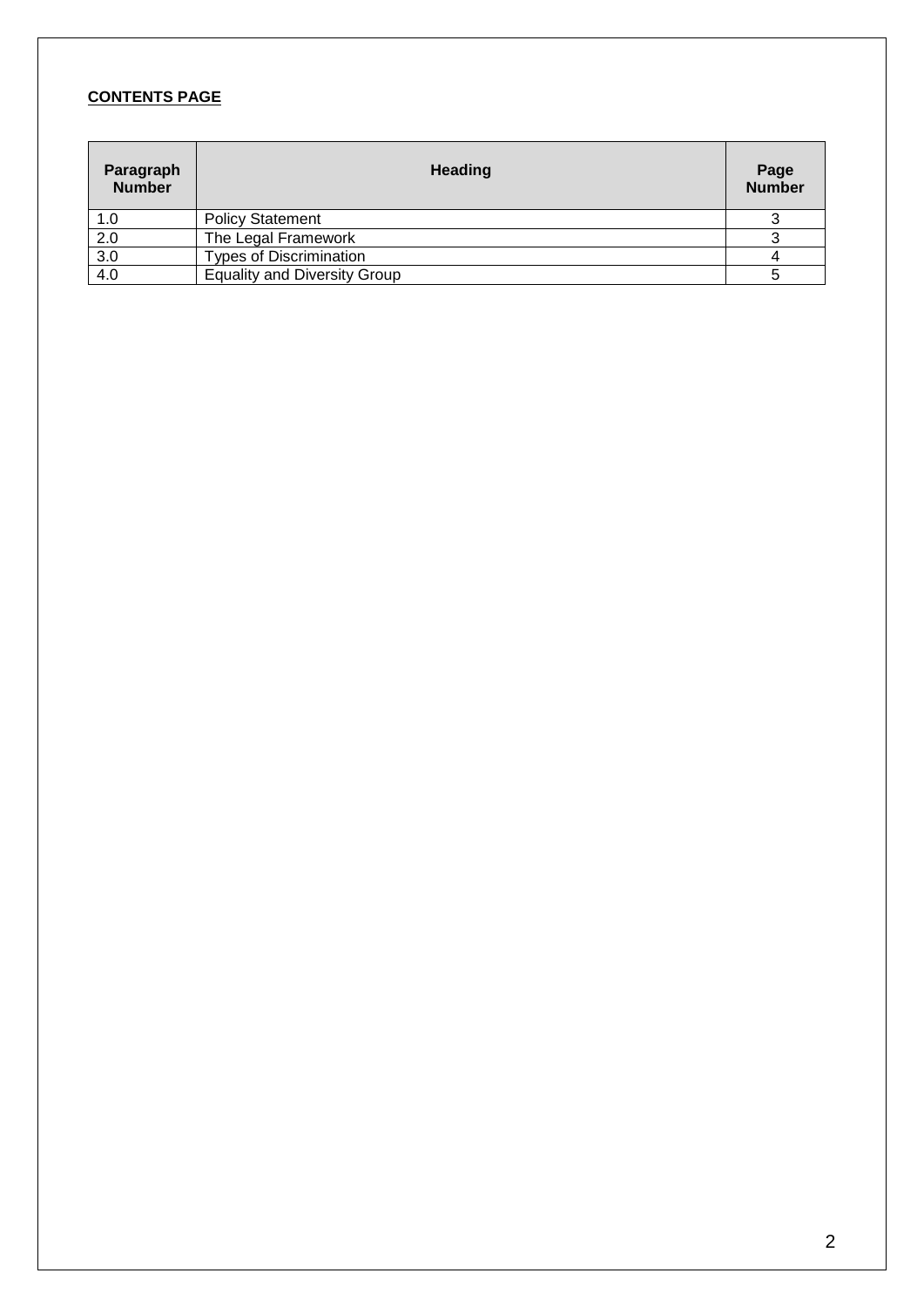# **1.0 Policy Statement**

- 1.1 New Collaborative Learning Trust (NCLT) is committed to providing an inclusive environment free from any form of discrimination, harassment or victimisation. NCLT strives to implement and deliver equality in all areas. Our fundamental belief in ensuring that all members of the NCLT community feel valued underpins everything that we do, both as an education provider and as an employer. The Trust will make every effort to ensure that anyone who comes into contact with the organisation is treated with courtesy, dignity and respect.
- 1.2 The Trust is fully committed to meeting all individual needs, encouraging everyone to achieve their full potential and to raising educational standards. We aim to create a positive, inclusive atmosphere in our school and colleges, based on respect for peoples' differences and the challenging of stereotypes. Our school and colleges are committed to making its workforce representative of the communities they serve and to making full use of the skills and knowledge of people from different groups.
- 1.3 This policy is intended to support the Trust to put its commitment to providing equality of opportunity and opposing unlawful discrimination into practice. Compliance with this policy should also ensure that no member of the Trust community commits unlawful acts of discrimination.
- 1.4 The Trust believes that discrimination on any grounds, whether covered by law or not, is unacceptable and will be addressed under the appropriate policies and procedures. As a Trust we will ensure we undertake the following:
	- Develop and maintain a culture where everyone is treated with respect, is valued and diversity is celebrated.
	- Actively advance and promote equality of opportunity.
	- Promote good relations amongst people within the Trust communities.
	- Eliminate all forms of direct or indirect discrimination, bullying, harassment, victimisation.
	- Deliver equality and diversity through our policies, procedures, practices and within our tutorials and PSHE programme.
	- Take positive action and making reasonable adjustments, within available resources, and as required to remove barriers to access and achievement.
	- Take all breaches of the Equality and Diversity Policy seriously and pursuing through the formal interventions systems.
	- Fulfil our legal obligations under the Equality Act 2010.

# **2.0 The Legal Framework**

- 2.1 The Equality Act 2010 makes it unlawful to discriminate against anyone who holds one of the nine protected characteristics – as outlined below.
	- 1) Gender
	- 2) Race
	- 3) Disability
	- 4) Marriage and civil partnership
	- 5) Sexual orientation
	- 6) Religion or belief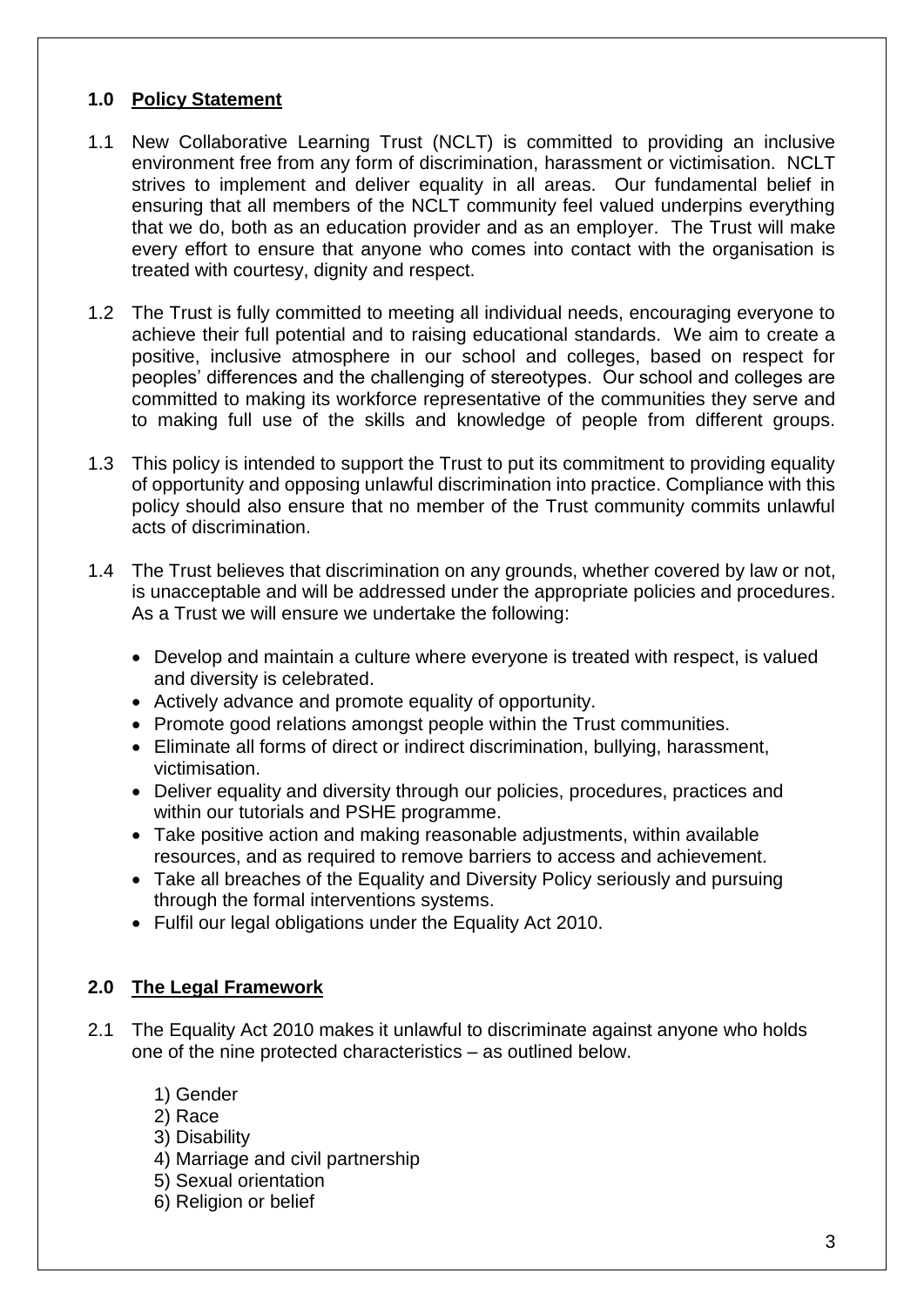- 7) Pregnancy and maternity
- 8) Gender reassignment
- 9) Age
- 2.2 The legislation provides protection from discrimination at the same level across all protected characteristics and fundamentally protects the rights of people to be treated fairly, with dignity and with respect.
- 2.3 As part of the Equality Act, additional statutory obligations are placed on public sector organisations through the Public Sector Equality Duty (PSED) to:

Through the *General Duties*:

- Eliminate discrimination, harassment and victimisation.
- Advance equality of opportunity between people who share a protected characteristic and people who don't.
- Foster good relations between people who share a protected characteristic and people who don't.

Through the *Specific Duties*:

- Publish our approach to equal opportunities, through this policy.
- Set equality objectives.
- Publish how we are meeting our obligations under the PSED. Further information is available on our website.

#### **3.0 Types of Discrimination**

Discrimination can come in many forms. The Equality Act 2010 describes groupings as follows:

3.1 Direct Discrimination

This occurs when a person treats another less favourably than they would treat others because of a protected characteristic that they have or are thought to have. For example, deciding whether to make a job offer to someone because of a protected characteristic.

#### 3.2 Direct Discrimination by Association

This is direct discrimination against someone because they associate with another person who possesses a protected characteristic. For example, an individual being treated less favourably because they campaigned to help someone with a particular protected characteristic or refused to act in a way that would disadvantage a person who has, or is believed to have, the characteristic.

# 3.3 Direct Discrimination by Perception

This is direct discrimination against an individual because others think they possess a particular protected characteristic. For example, discrimination against someone because they are wrongly perceived to have a certain protected characteristic, for example where someone believes an individual is gay, or is of a particular race, and treats them less favourably as a result. It applies if the person does not actually possess that characteristic.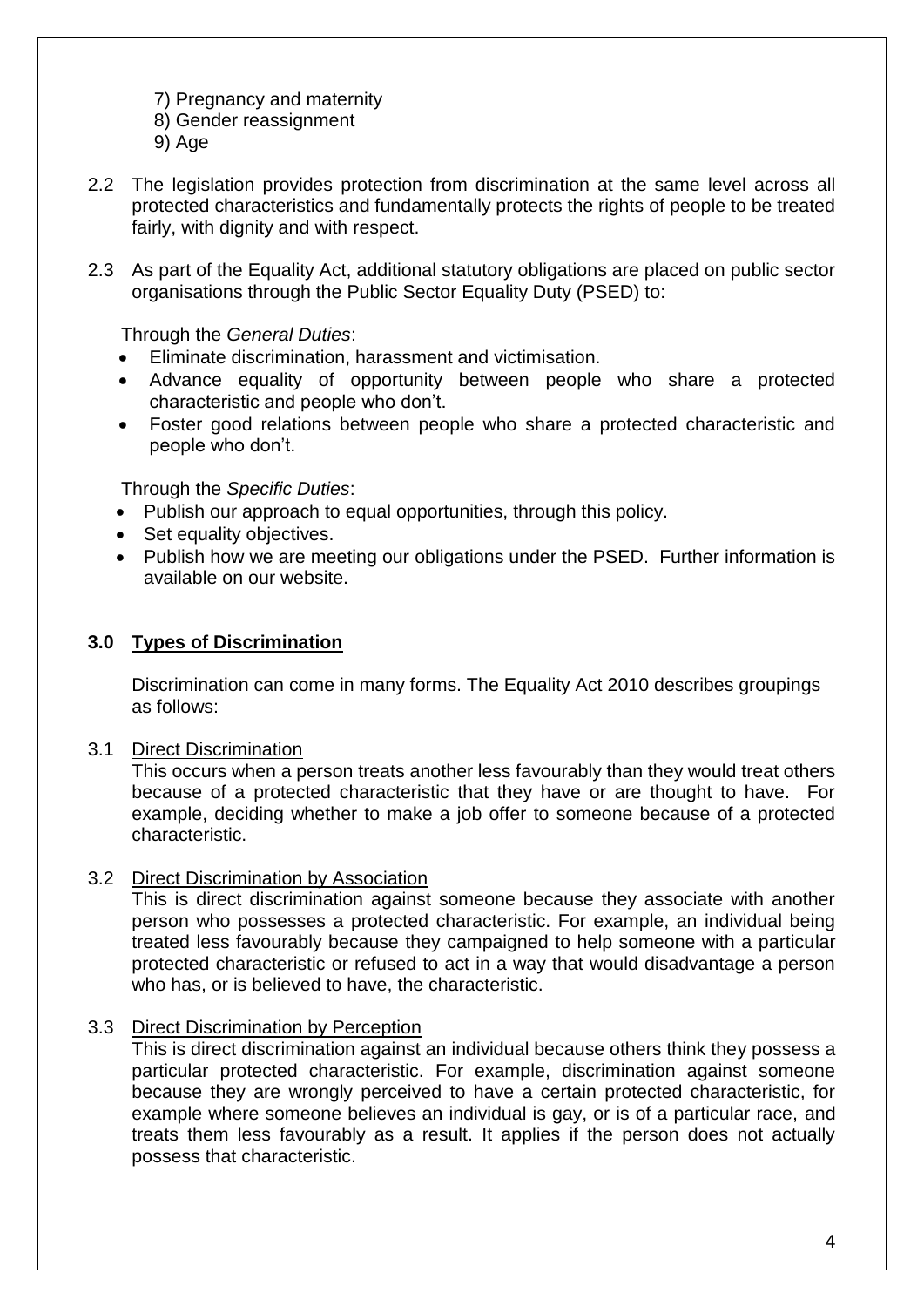#### 3.4 Indirect Discrimination

This occurs when an organisation's practices, policies or procedures have the effect of disadvantaging people who share a particular protected characteristic. For example, where an employer requires a role to be full-time. This could potentially disadvantage women overall, as they are more likely to want, or need, part-time hours to facilitate child caring arrangements. To be justified the provision or practice must be necessary for legitimate business reasons and where less discriminatory alternatives are not reasonably available.

#### 3.5 Victimisation

Victimisation is treating a person unfavourably because they made or supported a complaint relating to a protected characteristic (known as a protected act), or someone believes you did. For example, bringing a complaint of discrimination or giving evidence on behalf of someone else who has complained of discrimination. Victimisation may present itself in many ways. It may be that individuals are refused requests for time off, denied promotion or training, ignored by their teacher or manager, criticised continually for their work.

#### 3.6 Harassment

Harassment is unwanted conduct relating to a protected characteristic that has the purpose of creating an intimidating or hostile environment. An individual can complain of harassment even if they don't personally possess the protected characteristic or the harassment is not directed at them.

# **4.0 Equality and Diversity Group**

- 4.1 The purpose of the Equality and Diversity Group is to ensure involvement and consultation regarding equality and diversity across the Trust. The group including staff, volunteers and senior leaders review policies, procedures and practices and share ideas for ways in which the Trust may make improvements. The Equality and Diversity Group will meet once per term at each school/college and its role will include:
	- Monitoring the Equality and Diversity Policy.
	- Proactively driving good practice in equality and diversity matters.
	- Performing data analysis and recommending appropriate action.
	- Equality impact assessing policies and procedures.
	- Providing advice and quidance on equality and diversity matters.
	- Discussing ideas for and celebrating equality and diversity, both inside and outside of the curriculum, including school/college events.
- 4.2 Within the Equality and Diversity Group there is student representation which allows ideas and suggestions to be brought forward by the student body and for changes to be made where we feel this is necessary.
- 4.3 Equality and Events Calendar

Each year the Trust compiles an equality and events calendar which allows students and staff to celebrate key events such as World Mental Health Day, Black History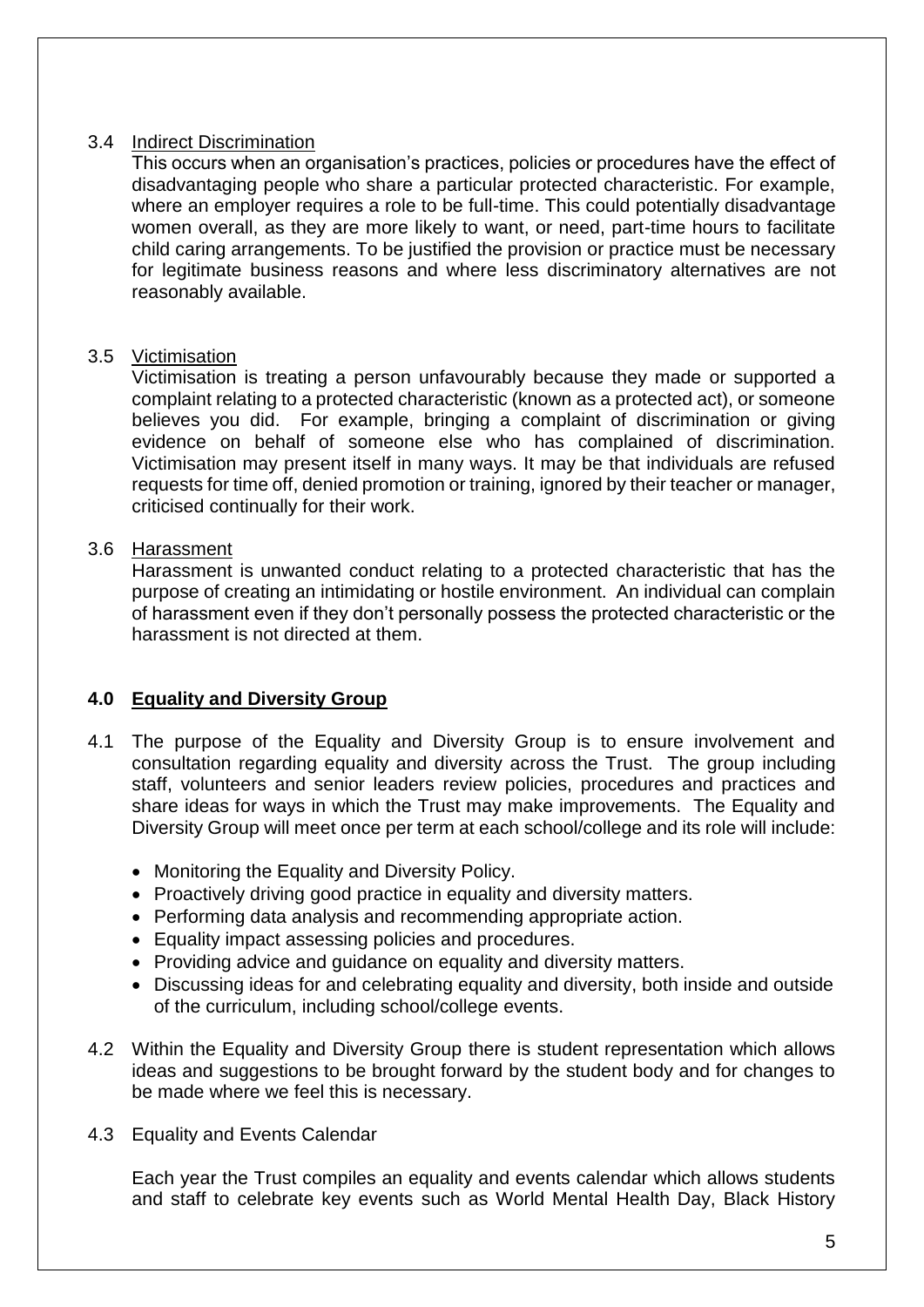Month, National Coming Out Day, Pride Month. These events are jointly hosted by staff and student bodies. These events serve as key reminders and raise awareness of important events.